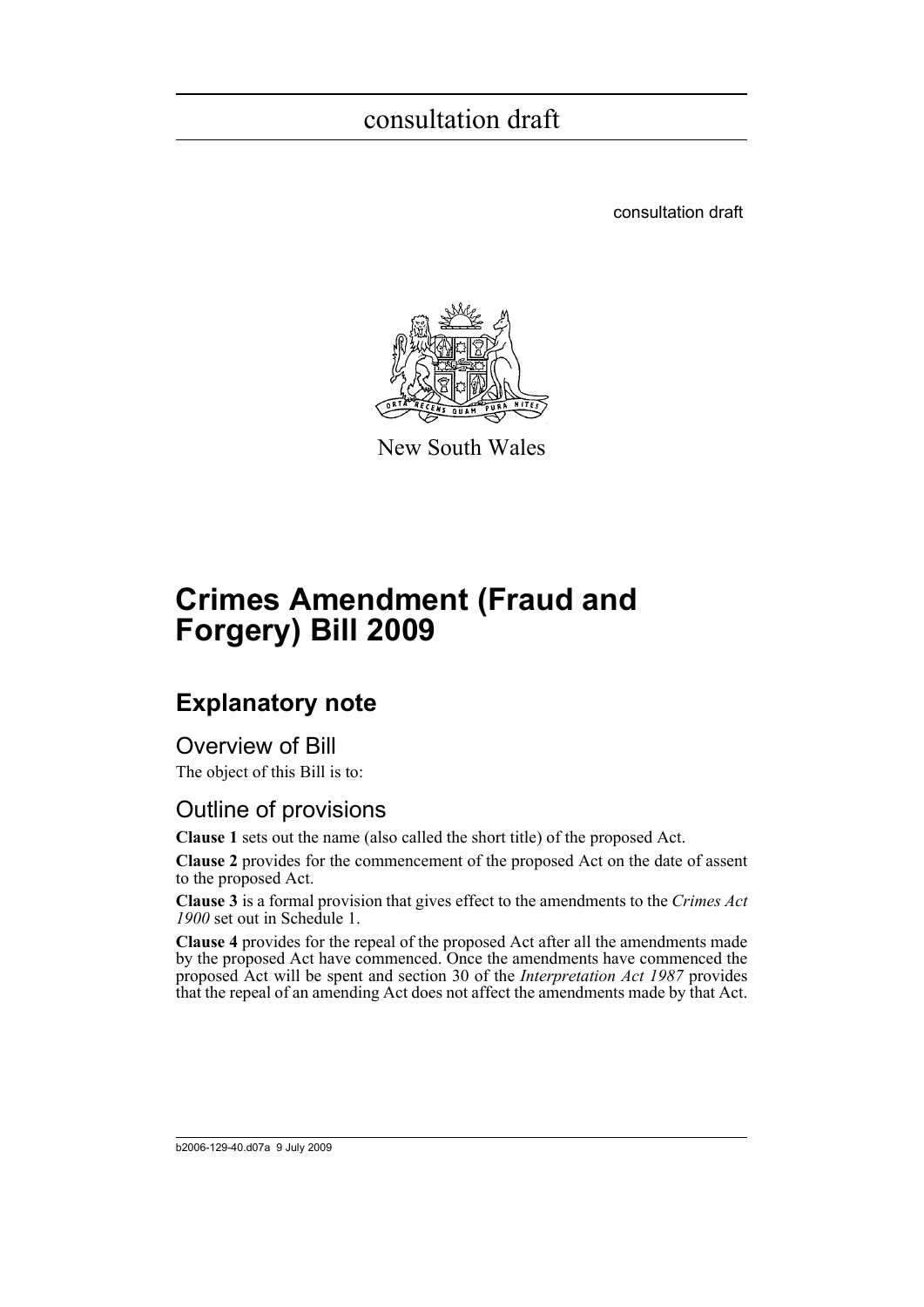Crimes Amendment (Fraud and Forgery) Bill 2009

Explanatory note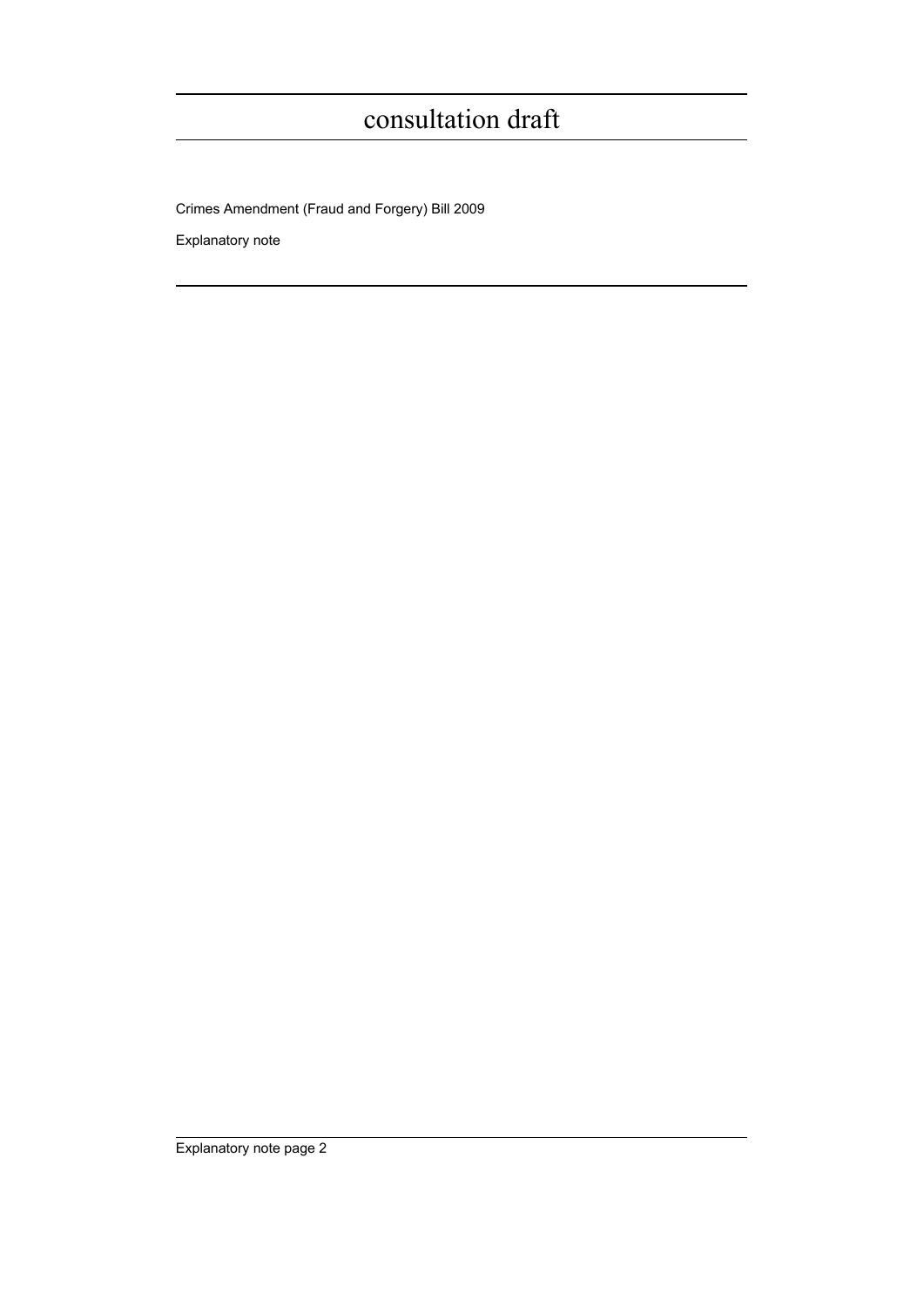

New South Wales

# **Crimes Amendment (Fraud and Forgery) Bill 2009**

## **Contents**

|   |                                                                  | Page |
|---|------------------------------------------------------------------|------|
| 1 | Name of Act                                                      |      |
| 2 | Commencement                                                     | 2.   |
|   | Schedule 1 Principal amendments to Crimes Act 1900 No 40         | 3    |
|   | Schedule 2 Consequential and other amendments to Crimes Act 1900 |      |
|   | No 40                                                            | 12   |
|   | Schedule 3 Amendment of Criminal Procedure Act 1986 No 209       | 15   |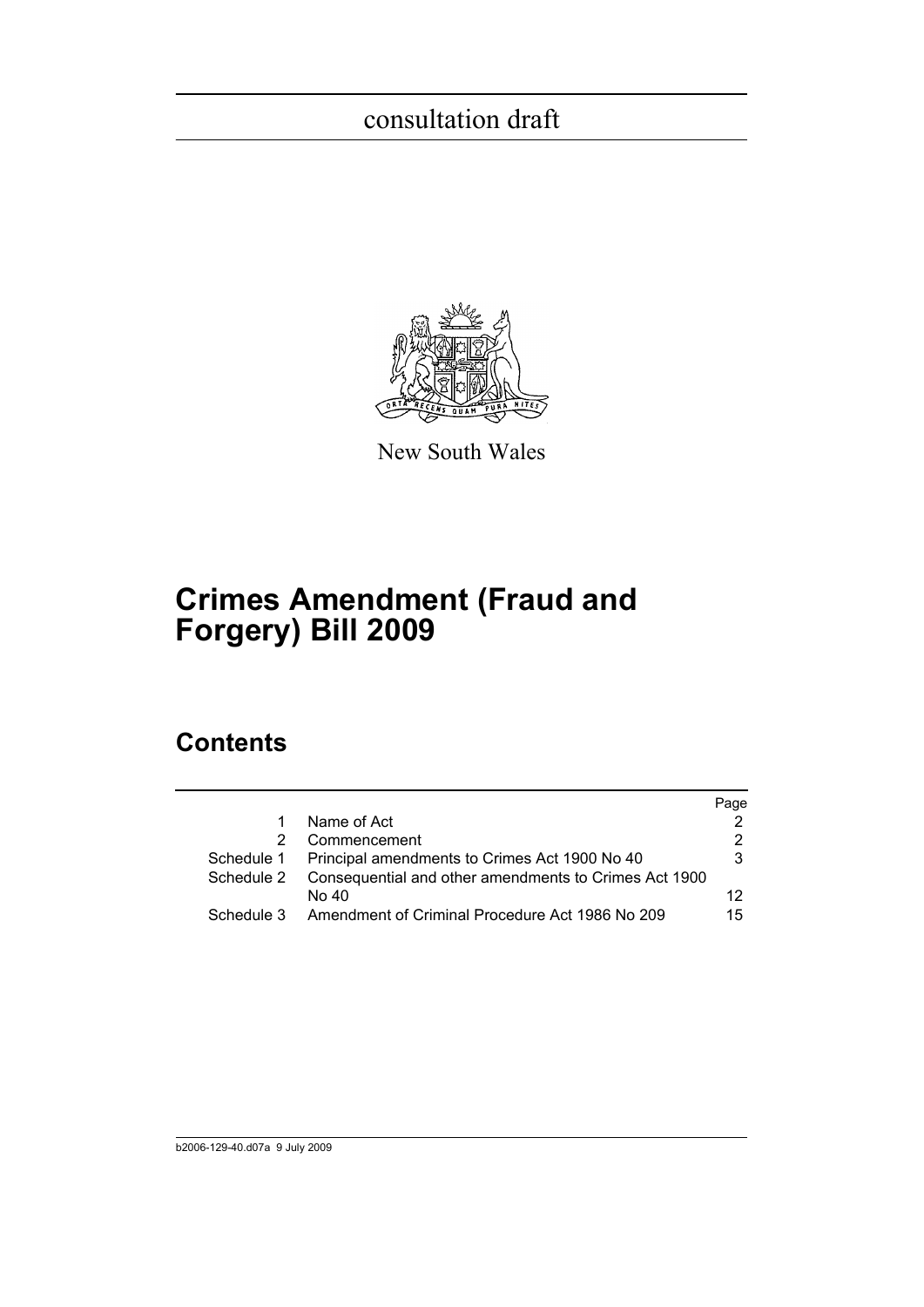Crimes Amendment (Fraud and Forgery) Bill 2009

Contents

Page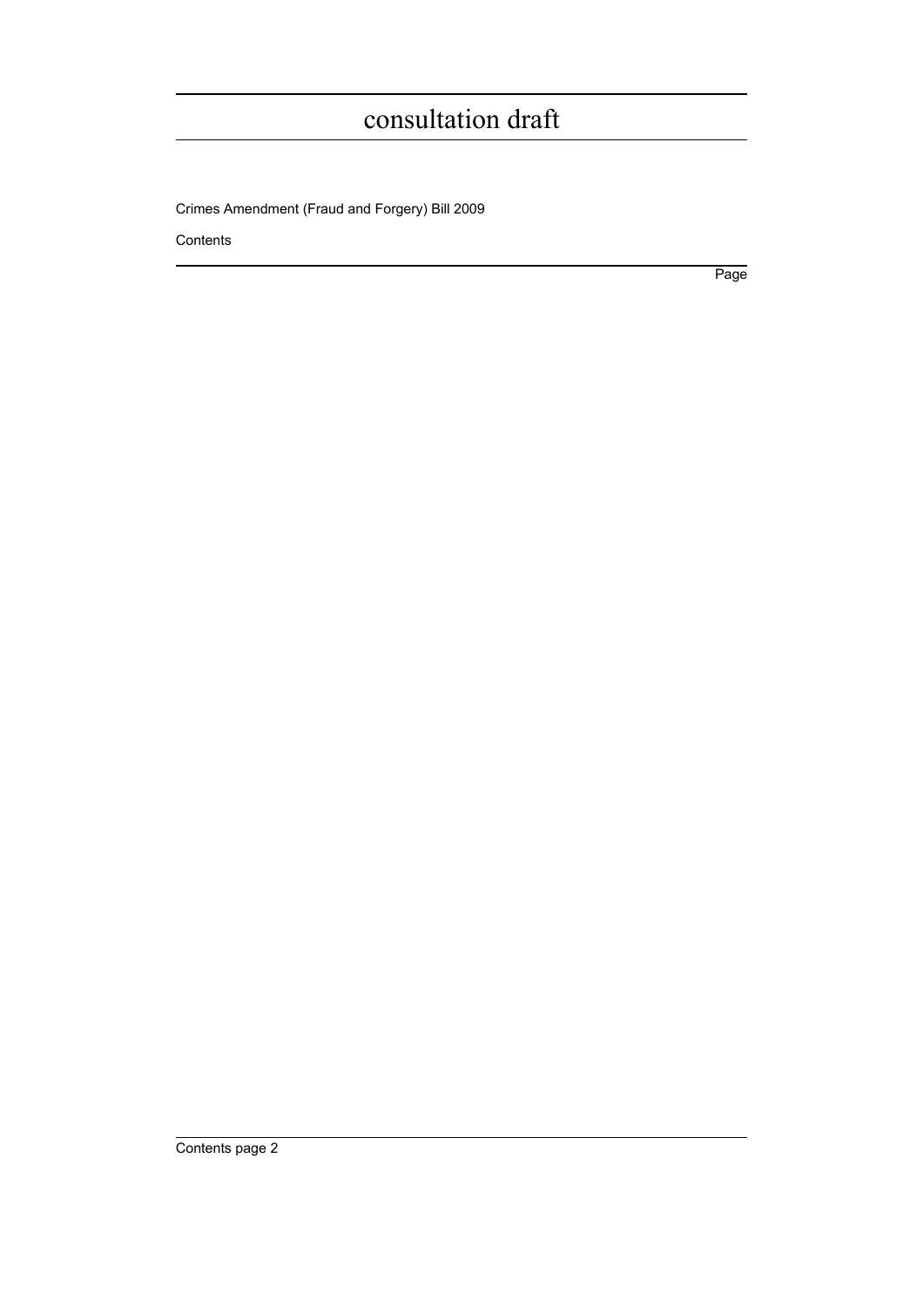

New South Wales

# **Crimes Amendment (Fraud and Forgery) Bill 2009**

No , 2009

### **A Bill for**

An Act to amend the *Crimes Act 1900* with respect to fraud, forgery and other related offences; and to make a related amendment to the *Criminal Procedure Act 1986*.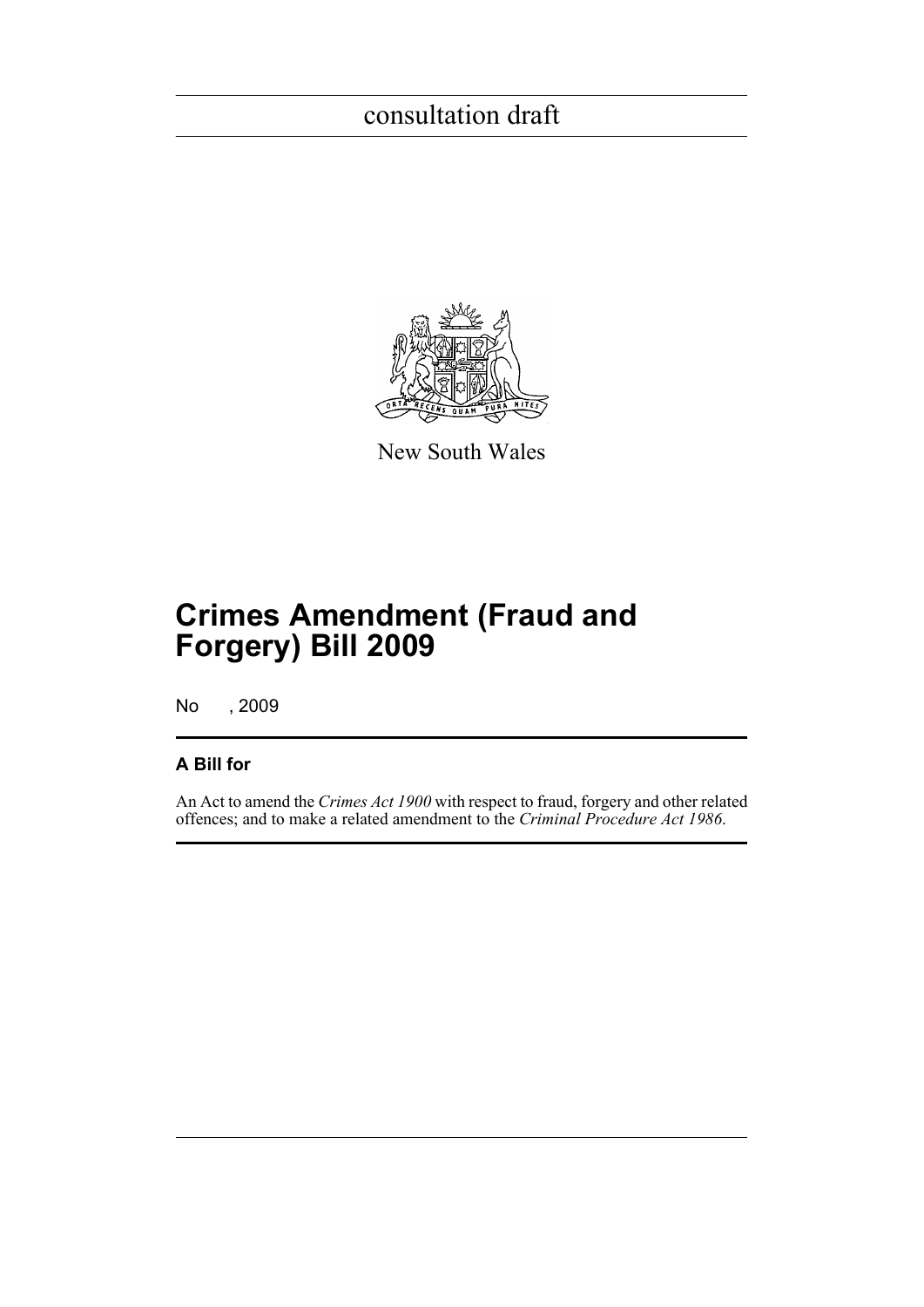Clause 1 Crimes Amendment (Fraud and Forgery) Bill 2009

#### <span id="page-5-0"></span>**The Legislature of New South Wales enacts:**

#### **1 Name of Act**

This Act is the *Crimes Amendment (Fraud and Forgery) Act 2009*.

#### <span id="page-5-1"></span>**2 Commencement**

This Act commences on a day or days to be appointed by proclamation.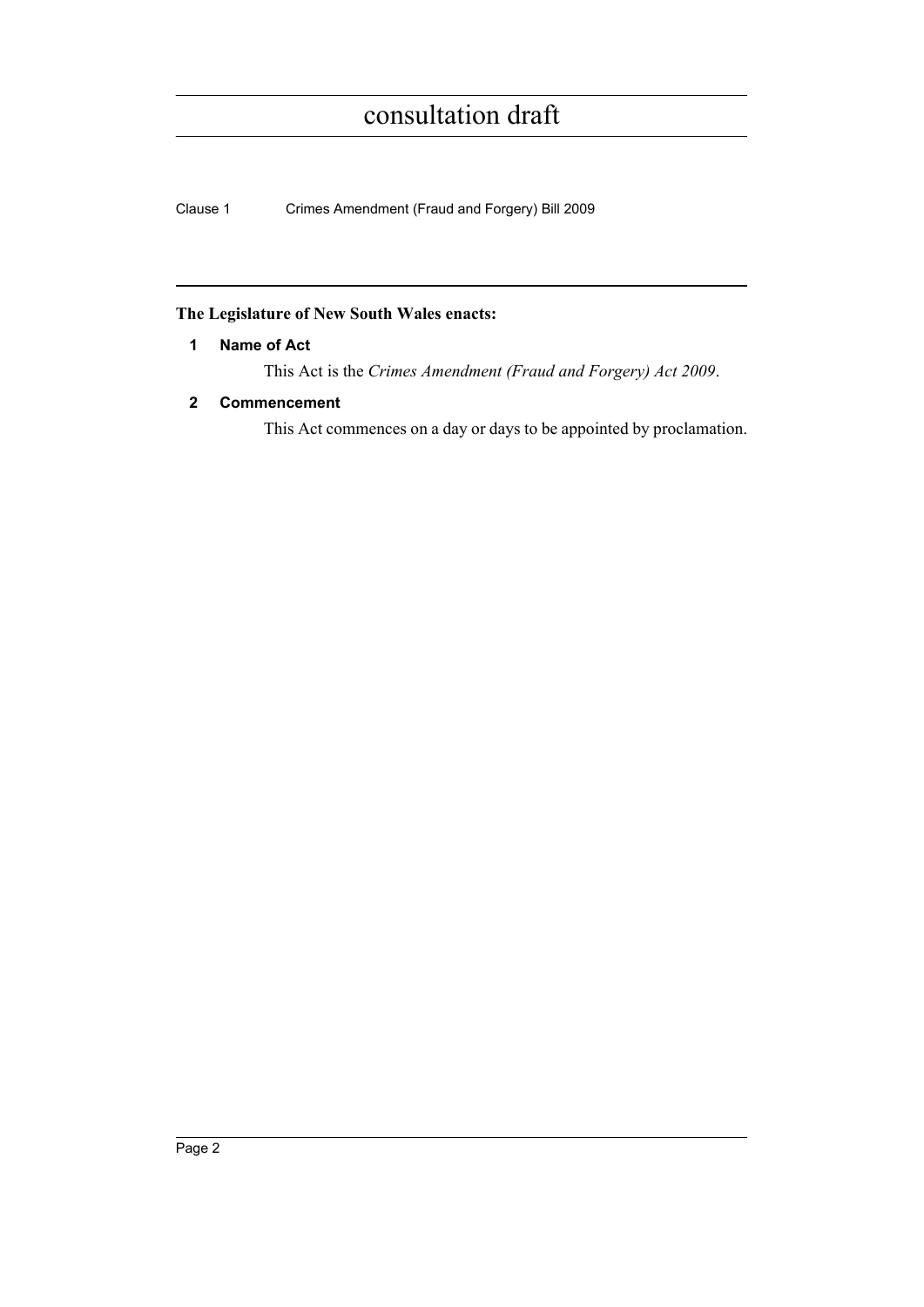Crimes Amendment (Fraud and Forgery) Bill 2009

Principal amendments to Crimes Act 1900 No 40 Schedule 1

### <span id="page-6-0"></span>**Schedule 1 Principal amendments to Crimes Act 1900 No 40**

#### **[1] Part 4AA**

Insert after section 193 (re-numbered as section 192A by Schedule 2):

### **Part 4AA Fraud**

- **192B Deception—meaning** (cf sec 17.1 Model Code; sec 133.1 Cth Code)
	- (1) In this Part, *deception* means any deception, by words or other conduct, as to fact or as to law, including:
		- (a) a deception as to the intentions of the person using the deception or any other person, or
		- (b) conduct by a person that causes a computer, a machine or any electronic device to make a response that the person is not authorised to cause it to make.
	- (2) A person does not commit an offence under this Part by a deception unless the deception was intentional or reckless.
- **192C Gain or loss—meaning** (cf sec 14.3 Model Code; sec 130.1 Cth Code)
	- (1) In this Part:

*gain* means a gain in property (whether temporary or permanent) and includes keeping what one has, and *obtaining a gain* includes:

- (a) obtaining a gain for oneself or for another person, and
- (b) inducing a third person to do something that results in oneself or another person obtaining a gain.

*loss* means a loss in property (whether temporary or permanent) and includes not getting what one might otherwise get, and *causing* a loss means causing a loss to another.

(2) For the purposes of this Part, a gain or loss in property includes a gain or loss relating to the supply of services.

#### **192D Obtaining property by deception** (cf sec 17.2 Model Code; sec 134.1 Cth Code)

(1) A person who by any deception dishonestly obtains property belonging to another, with the intention of permanently depriving the other of it, is guilty of an offence.

Maximum penalty: Imprisonment for 10 years.

(2) For the purposes of this section, a person *obtains property* if: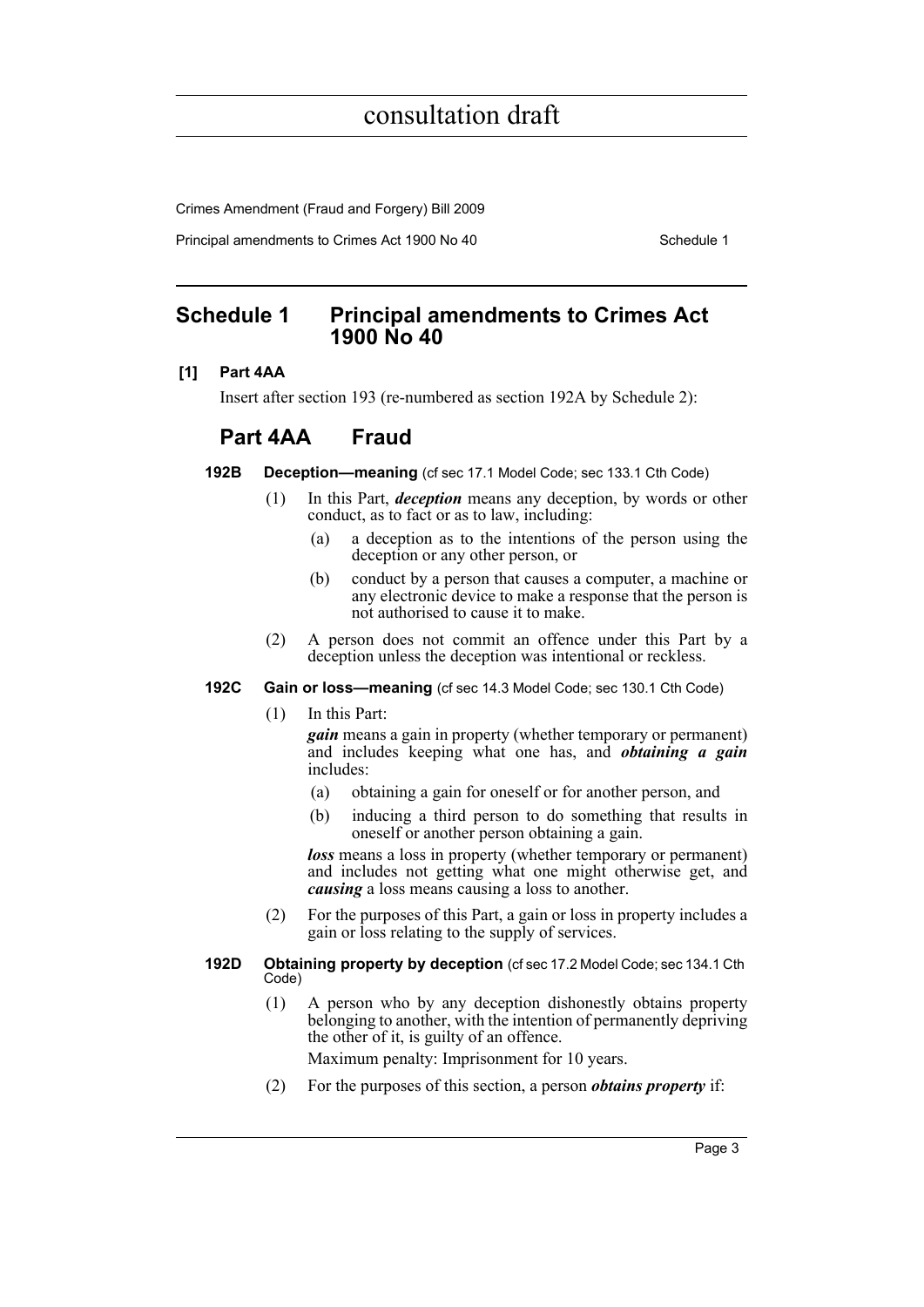Crimes Amendment (Fraud and Forgery) Bill 2009

- Schedule 1 Principal amendments to Crimes Act 1900 No 40
	- (a) the person obtains ownership, possession or control of the property for himself or herself or for another person, or
	- (b) the person enables ownership, possession or control of the property to be retained by himself or herself or by another person, or
	- (c) the person induces a third person to do something that results in the person or another person obtaining or retaining ownership, possession or control of the property.
	- (3) For the purposes of this section, *property belongs* to a person if:
		- (a) the person has possession or control of the property, or
		- (b) the person has a proprietary right or interest in the property (not being an equitable interest arising only from an agreement to transfer or grant an interest or from a constructive trust).
	- (4) If property is subject to a trust, the persons to whom it belongs include any person having a right to enforce the trust.
	- (5) A person's obtaining of property belonging to another may be dishonest even if the person is willing to pay for the property.
	- (6) A person obtaining property belonging to another without meaning the other permanently to lose the thing itself has, nevertheless, the intention of permanently depriving the other of it if the person's intention is to treat the thing as his or her own to dispose of regardless of the other's rights. A borrowing or lending of the property may amount to so treating it if, but only if, the borrowing or lending is for a period and in circumstances making it equivalent to an outright taking or disposal.
	- (7) Without limiting the generality of subsection (6), if:
		- (a) a person has possession or control (lawfully or not) of property belonging to another, and
		- (b) the person parts with the property under a condition as to its return that the person may not be able to perform, and
		- (c) the parting is done for the purposes of his or her own and without the other's authority,

the parting amounts to treating the property as his or her own to dispose of regardless of the other's rights.

(8) A person may be convicted of an offence against this section involving all or any part of a general deficiency in money or other property even though the deficiency is made up of any number of particular sums of money or items of other property that were obtained over a period of time.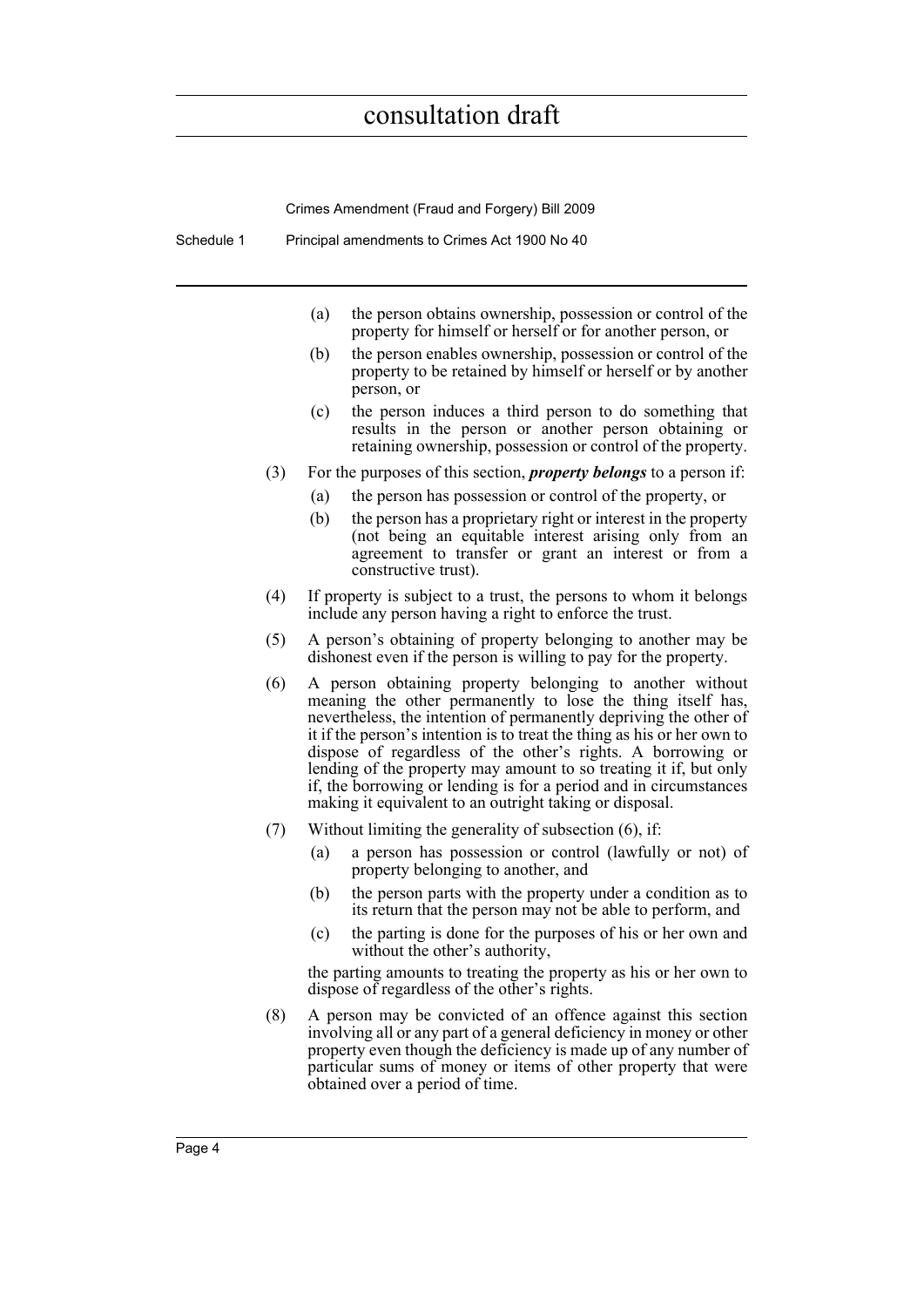Crimes Amendment (Fraud and Forgery) Bill 2009

Principal amendments to Crimes Act 1900 No 40 Schedule 1

- (9) A conviction for an offence against this section is an alternative verdict to a charge for the offence of larceny, or any offence that includes larceny, and a conviction for the offence of larceny, or any offence that includes larceny, is an alternative verdict to a charge for an offence against this section.
- **192E Obtaining financial advantage by deception** (cf sec 17.3 Model Code; sec 134.2 Cth Code)
	- (1) A person who by any deception dishonestly obtains any financial advantage is guilty of an offence.

Maximum penalty: Imprisonment for 10 years.

- (2) In this section, *obtain* a financial advantage includes:
	- (a) obtain a financial advantage for oneself or another person, and
	- (b) induce a third person to do something that results in oneself or another person obtaining a financial advantage.

#### **192F Obtaining property or financial advantage by false or misleading statements** (cf sec 178BB Crimes Act)

- (1) A person who makes or publishes any statement (whether or not in writing) that is false or misleading in a material particular:
	- (a) knowing that, or being reckless as to whether, the statement is false or misleading in a material particular, and
	- (b) with the intention of obtaining property or a financial advantage,

is guilty of an offence.

Maximum penalty: Imprisonment for 5 years.

- (2) In this section, *obtaining* property or a financial advantage includes:
	- (a) obtaining property or a financial advantage for oneself or another person, and
	- (b) inducing a third person to do something that results in oneself or another person obtaining property or a financial advantage.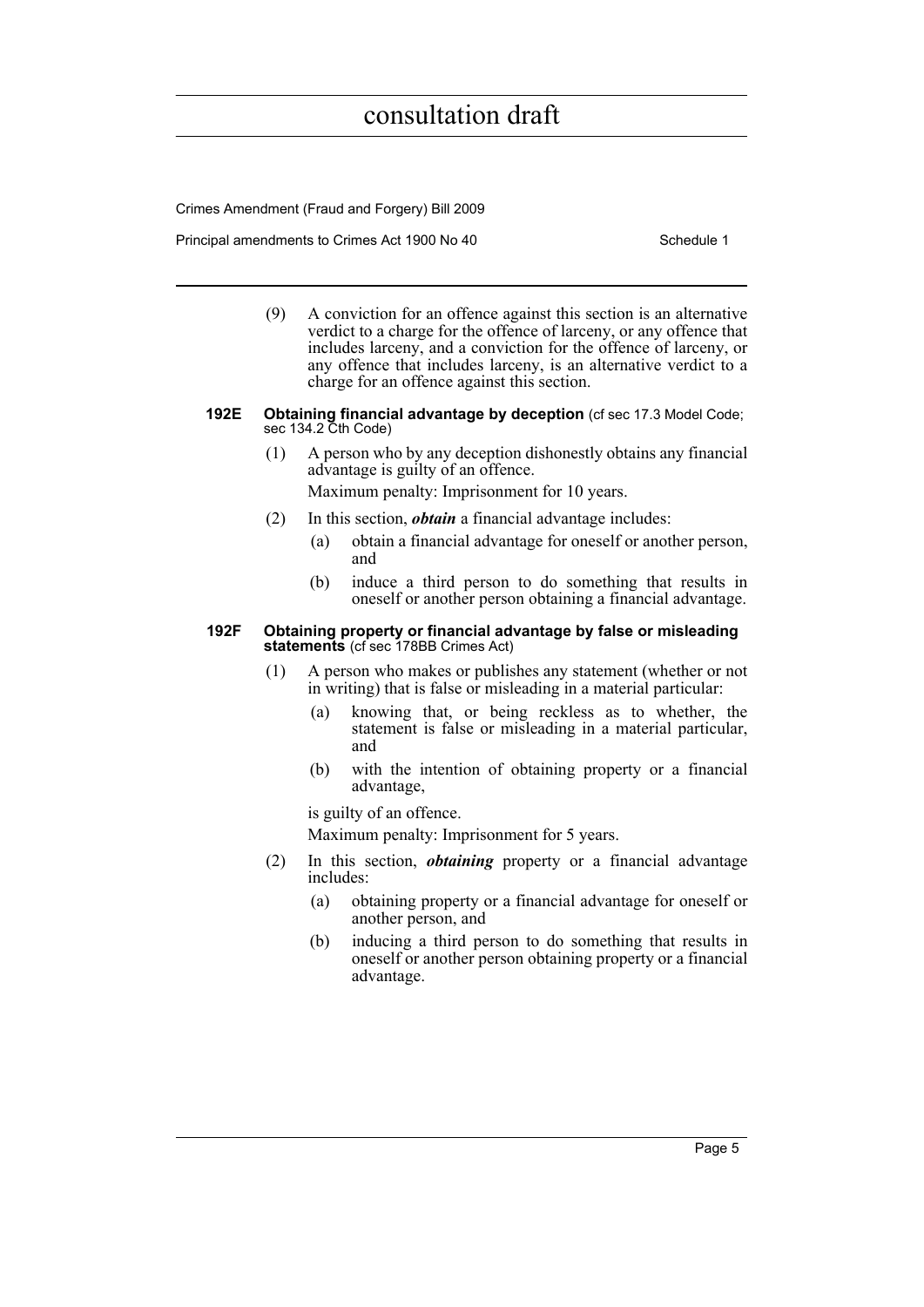Crimes Amendment (Fraud and Forgery) Bill 2009

Schedule 1 Principal amendments to Crimes Act 1900 No 40

**192G Dishonestly obtaining gain or causing loss** (cf sec 135.1 Cth Code)

A person who dishonestly does anything with the intention of:

- (a) obtaining a gain from another person, or
- (b) causing a loss to another person,

is guilty of an offence.

Maximum penalty: Imprisonment for 5 years.

#### **192H Identity fraud**

#### (1) **Dealing with identification information**

A person who:

- (a) deals in identification information, and
- (b) is reckless about the use of the information to commit, or to facilitate the commission of, an indictable offence,

is guilty of an offence.

Maximum penalty: Imprisonment for 5 years.

#### (2) **Possession of identification information**

A person who:

- (a) possesses identification information, and
- (b) is reckless about the use of the information to commit, or to facilitate the commission of, an indictable offence,

is guilty of an offence.

Maximum penalty: Imprisonment for 3 years.

(3) **Possession of equipment etc to make identification documents or things**

A person who:

- (a) possesses any equipment, material or other thing that is capable of being used to make a document or other thing containing identification information, and
- (b) intends that the document or other thing made will be used to commit, or to facilitate the commission of, an indictable offence,

is guilty of an offence.

Maximum penalty: Imprisonment for 3 years.

(4) This section does not apply to dealing in a person's own identification information.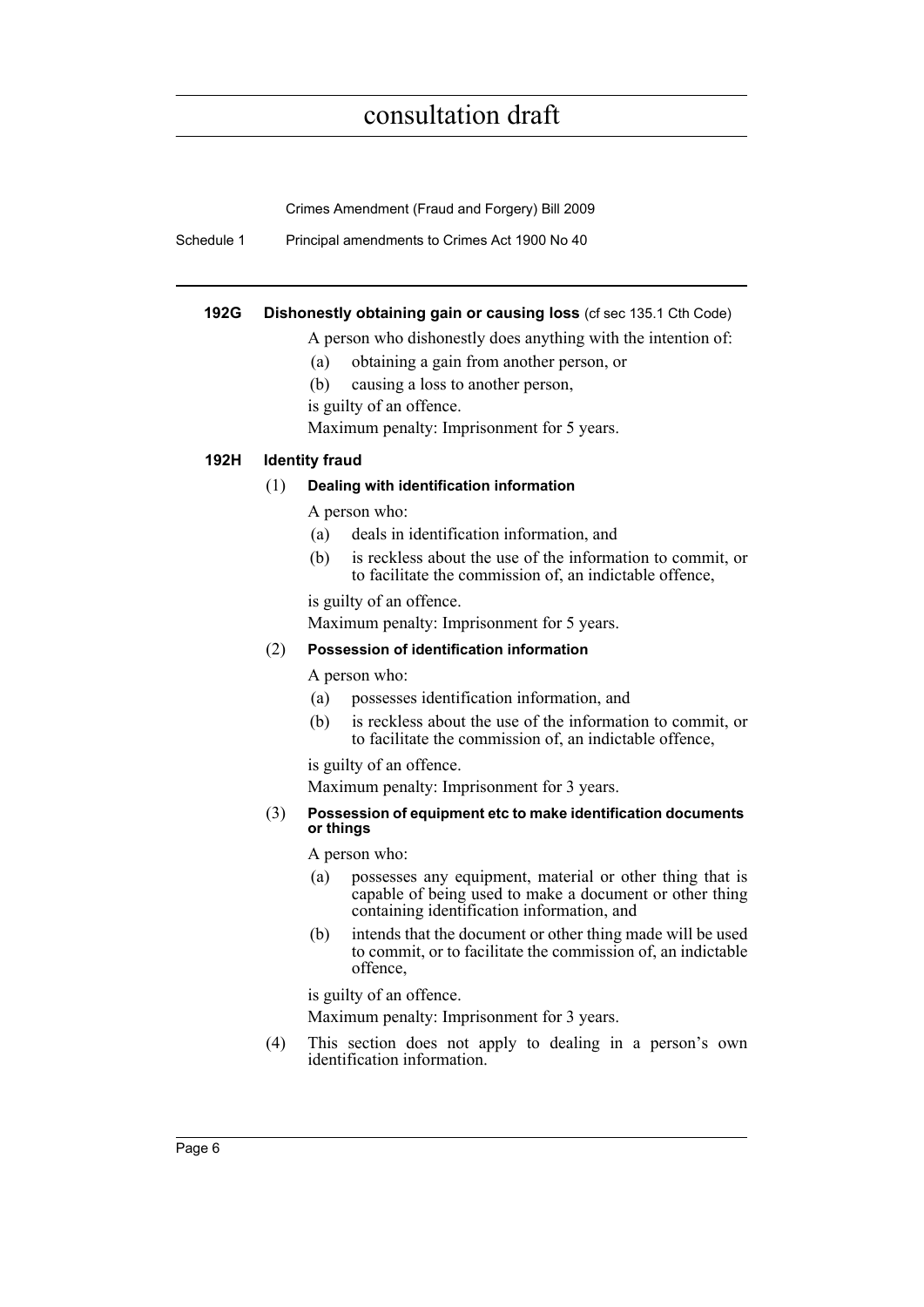Crimes Amendment (Fraud and Forgery) Bill 2009

Principal amendments to Crimes Act 1900 No 40 Schedule 1

- (5) It is not an offence to attempt to commit an offence against this section.
- (6) Section 309A of the *Criminal Procedure Act 1986* enables a victim of an offence against this section to obtain a certificate from a court that such an offence has been committed to assist with problems the offence has caused in relation to the victim's personal or business affairs.
- (7) In this section:

*deal* in identification information includes make, supply or use any such information.

*identification information* means information relating to a person (whether living or dead, real or fictitious, or an individual or body corporate) that is capable of being used (whether alone or in conjunction with other information) to identify or purportedly identify the person, and includes the following:

- (a) a name or address,
- (b) a date or place of birth, marital status, relative's identity or similar information,
- (c) a driver licence or driver licence number,
- (d) a passport or passport number,
- (e) biometric data,
- (f) a voice print,
- (g) a credit or debit card, its number or data stored or encrypted on it,
- (h) a financial account number, user name or password,
- (i) a digital signature,
- (j) a series of numbers or letters (or both) intended for use as a means of personal identification,
- (k) an ABN.

#### **192I Special provisions with respect to geographical jurisdiction**

- (1) This section applies for the purposes of, but without limiting, Part 1A.
- (2) The necessary geographical nexus exists between the State and any of the offences against this Part if the offence is committed by a public official (within the meaning of the *Independent Commission Against Corruption Act 1988*) and involves public money of the State or property held by the public official for or on behalf of the State.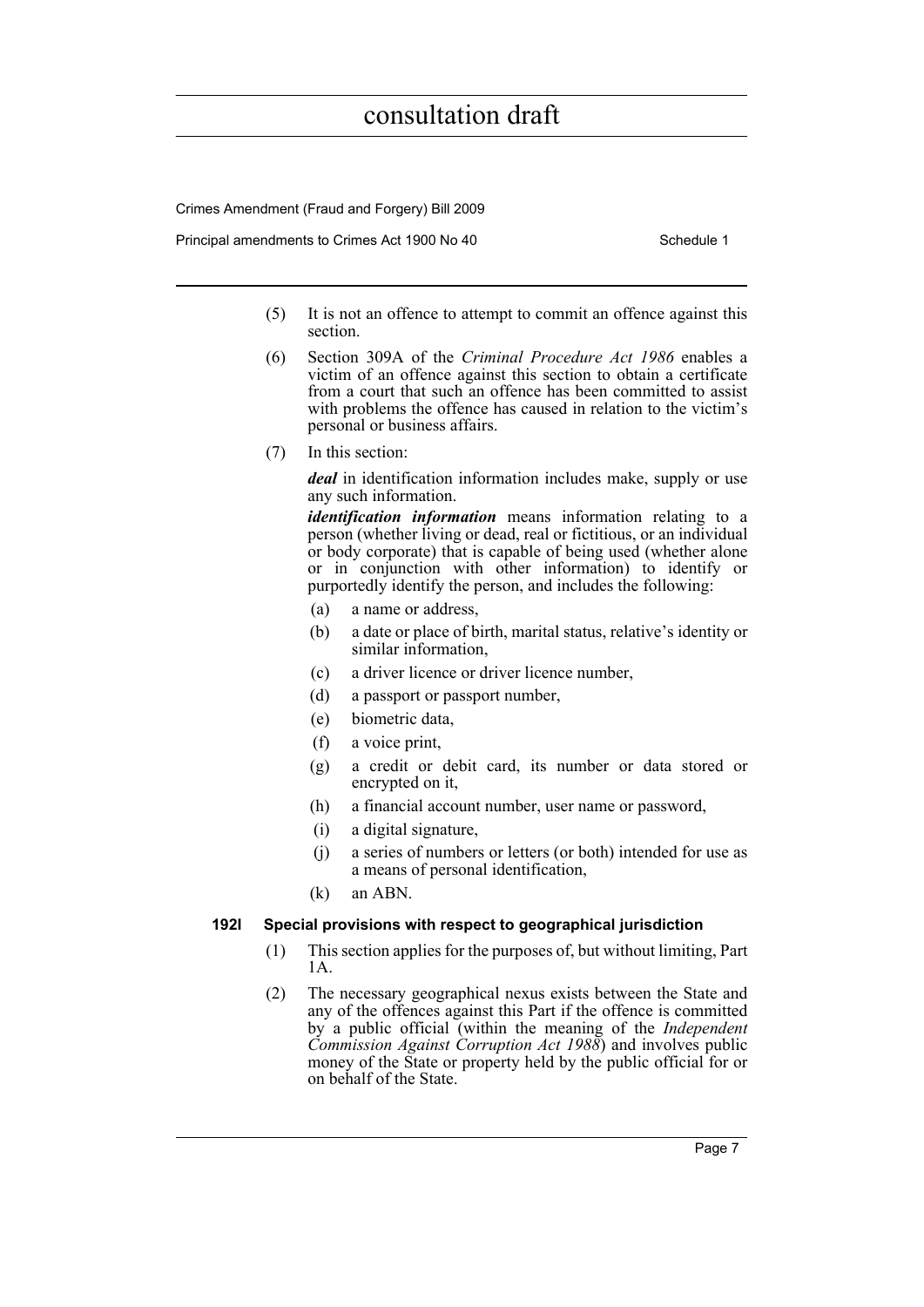Crimes Amendment (Fraud and Forgery) Bill 2009

Schedule 1 Principal amendments to Crimes Act 1900 No 40

#### **[2] Part 5**

Omit the Part. Insert instead:

### **Part 5 Forgery and related offences**

#### **Division 1 Preliminary**

- **250 Gain or loss—meaning** (cf sec 14.3 Model Code; sec 130.1Cth Code )
	- (1) In this Part:

*gain* means a gain in property (whether temporary or permanent) and includes keeping what one has, and *obtaining a gain* includes:

- (a) obtaining a gain for oneself or for another person, and
- (b) inducing a third person to do something that results in oneself or another person obtaining a gain.

*loss* means a loss in property (whether temporary or permanent) and includes not getting what one might otherwise get, and *causing* a loss means causing a loss to another.

(2) For the purposes of this Part, a gain or loss in property includes a gain or loss relating to the supply of services.

#### **251 False document—meaning** (cf sec 19.2 Model Code; sec 143.2 Cth Code)

- (1) For the purposes of this Part, a document is *false* if, and only if, the document (or any part of the document) purports:
	- (a) to have been made in the form in which it is made by a person who did not in fact make it in that form, or
	- (b) to have been made in the form in which it is made on the authority of a person who did not in fact authorise its making in that form, or
	- (c) to have been made in the terms in which it is made by a person who did not in fact make it in those terms, or
	- (d) to have been made in the terms in which it is made on the authority of a person who did not in fact authorise its making in those terms, or
	- (e) to have been altered in any respect by a person who did not in fact alter it in that respect, or
	- (f) to have been altered in any respect on the authority of a person who did not in fact authorise its alteration in that respect, or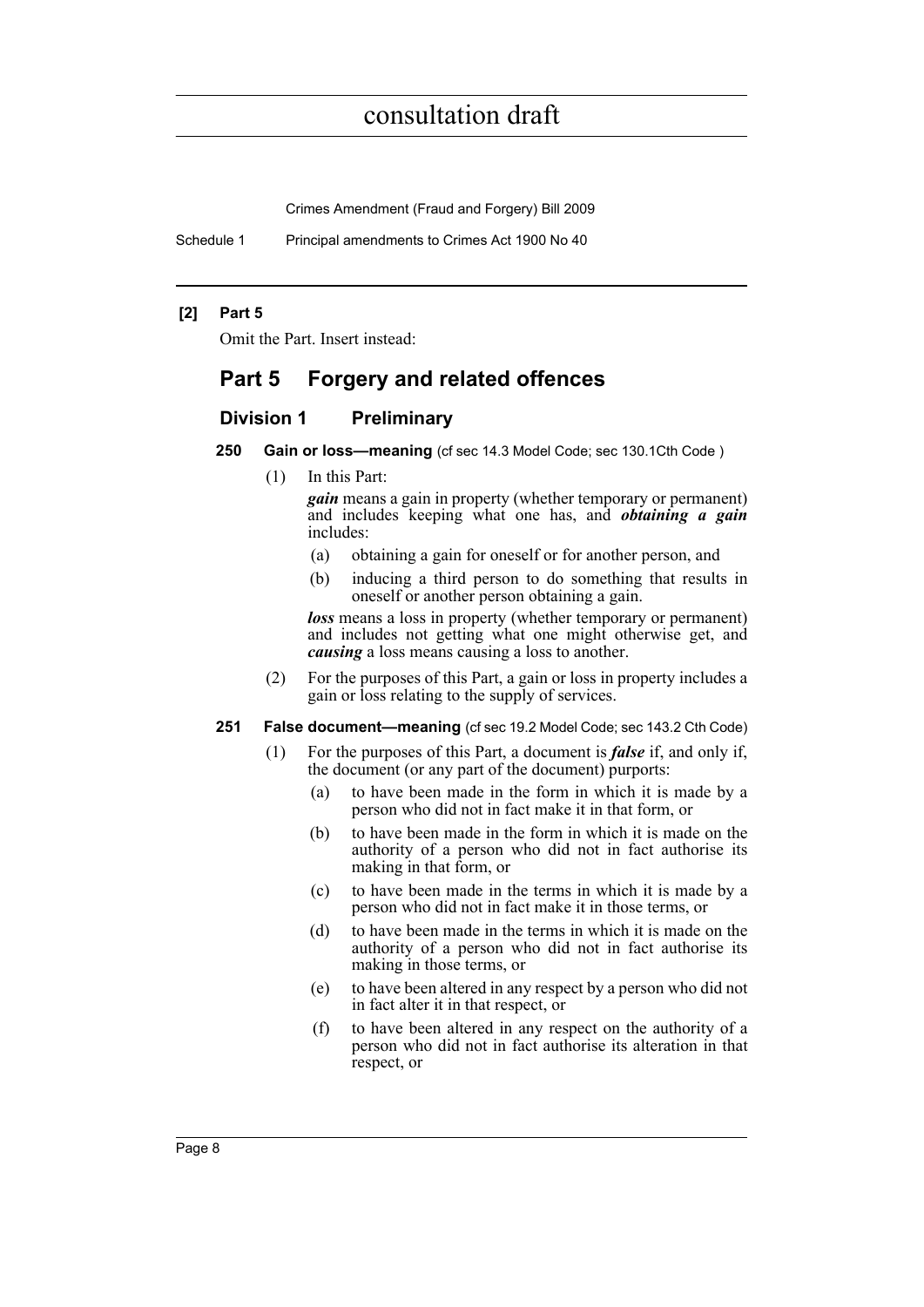Crimes Amendment (Fraud and Forgery) Bill 2009

Principal amendments to Crimes Act 1900 No 40 Schedule 1

- (g) to have been made or altered on a date on which, or at a place at which, or otherwise in circumstances in which, it was not in fact made or altered, or
- (h) to have been made or altered by, or on the authority of, a person who did not in fact exist.
- (2) For the purposes of this Part, a person is to be treated as *making a false document* if the person alters a document so as to make it false within the meaning of this section (whether or not it is false in some other respect apart from that alteration).
- (3) For the purpose of the application of this section, a document that purports to be a true copy of another document is to be treated as if it were the original document.

#### **252 Inducing acceptance of false document** (cf sec 19.1 Model Code; sec 144.1 Cth Code)

- (1) In this Part, a reference to inducing a person to accept a false document as genuine includes a reference to causing a machine to respond to the document as if it were a genuine document.
- (2) If it is necessary for the purposes of this Part to prove an intent to induce some person to accept a false document as genuine, it is not necessary to prove that the accused intended so to induce a particular person.

### **Division 2 Forgery**

#### **253 Forgery—making false document** (cf sec 19.3 Model Code; sec 144.1 Cth Code)

A person who makes a false document with the intention that the person or another will use it:

- (a) to induce some person to accept it as genuine, and
- (b) by reason of so accepting it, to obtain a gain or cause a loss or to influence the exercise of a public duty,

is guilty of the offence of forgery.

Maximum penalty: Imprisonment for 10 years.

#### **Division 3 Offences related to forgery** (cf sec 19.4 Model Code; sec 145.1 Cth Code)

#### **254 Using false document**

A person who uses a false document, knowing that it is false, with the intention of: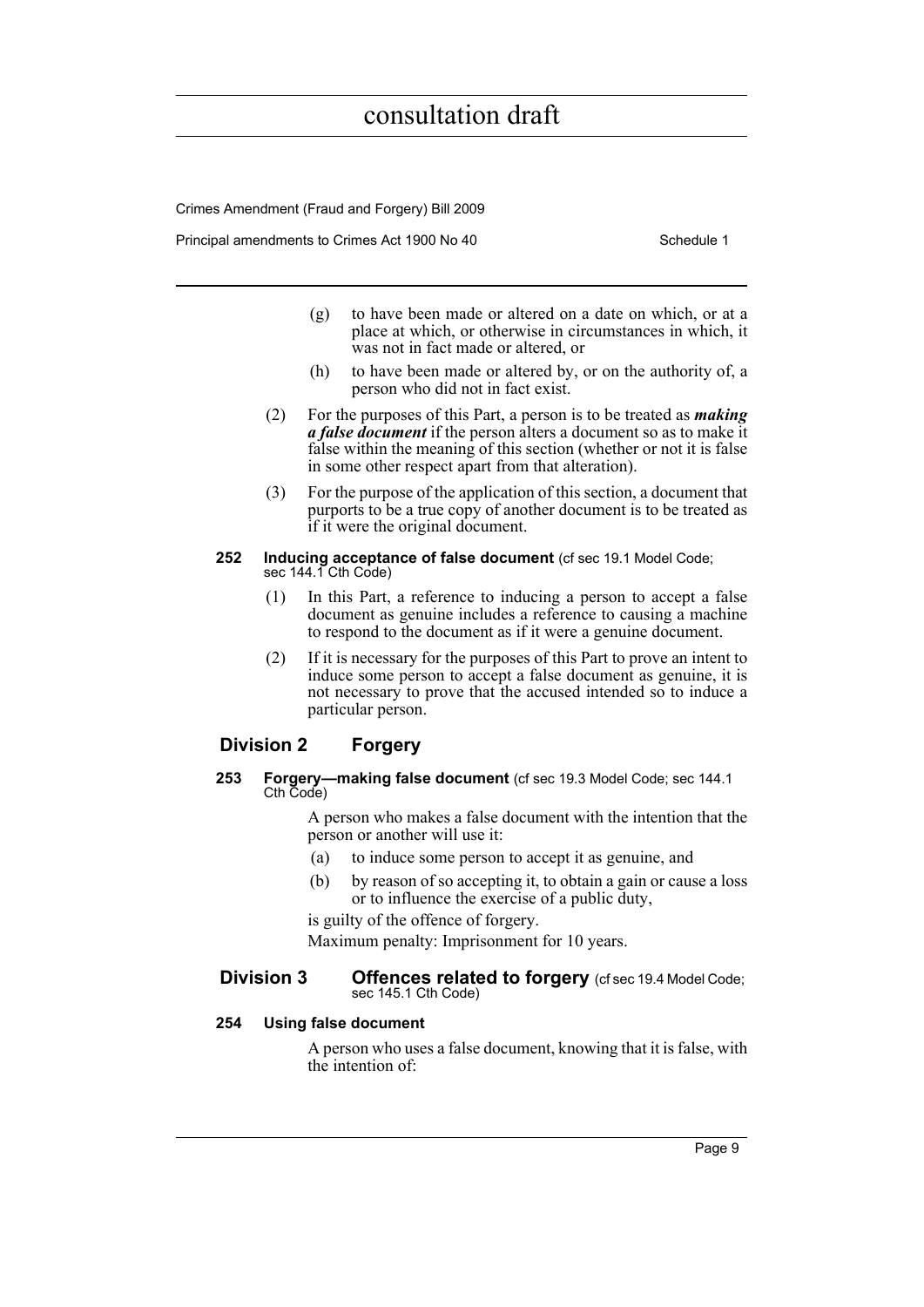Crimes Amendment (Fraud and Forgery) Bill 2009

Schedule 1 Principal amendments to Crimes Act 1900 No 40

- (a) inducing some person to accept it as genuine, and
- (b) by reason of the person so accepting it, obtaining a gain or causing a loss or influencing the exercise of a public duty, is guilty of an offence.

Maximum penalty: Imprisonment for 10 years.

#### **255 Possession of false document** (cf sec 19.5 Model Code; sec 145.2 Cth Code)

A person who has in his or her possession a false document, knowing that it is false, with the intention that the person or another will use it:

- (a) to induce some person to accept it as genuine, and
- (b) by reason of the person so accepting it, to obtain a gain or cause a loss or to influence the exercise of a public duty,

is guilty of an offence.

Maximum penalty: Imprisonment for 10 years.

#### **256 Making or possession of equipment etc for making false documents** (cf sec 19.6 Model Code; sec 145.3 Cth Code)

- (1) A person who makes, or has in his or her possession, any equipment, material or other thing designed or adapted for the making of a false document:
	- (a) knowing that it is so designed or adapted, and
	- (b) with the intention that the person or another person will use the equipment, material or other thing to commit the offence of forgery,

is guilty of an offence.

Maximum penalty: Imprisonment for 10 years.

- (2) A person who, without reasonable excuse, makes or has in his or her possession any equipment, material or other thing designed or adapted for the making of a false document, knowing that it is so designed or adapted, is guilty of an offence. Maximum penalty: Imprisonment for 3 years.
- (3) A person who possesses any equipment, material or other thing that is capable of being used to make a false document, with the intention that the person or another person will use the equipment, material or other thing to commit the offence of forgery, is guilty of an offence.

Maximum penalty: Imprisonment for 3 years.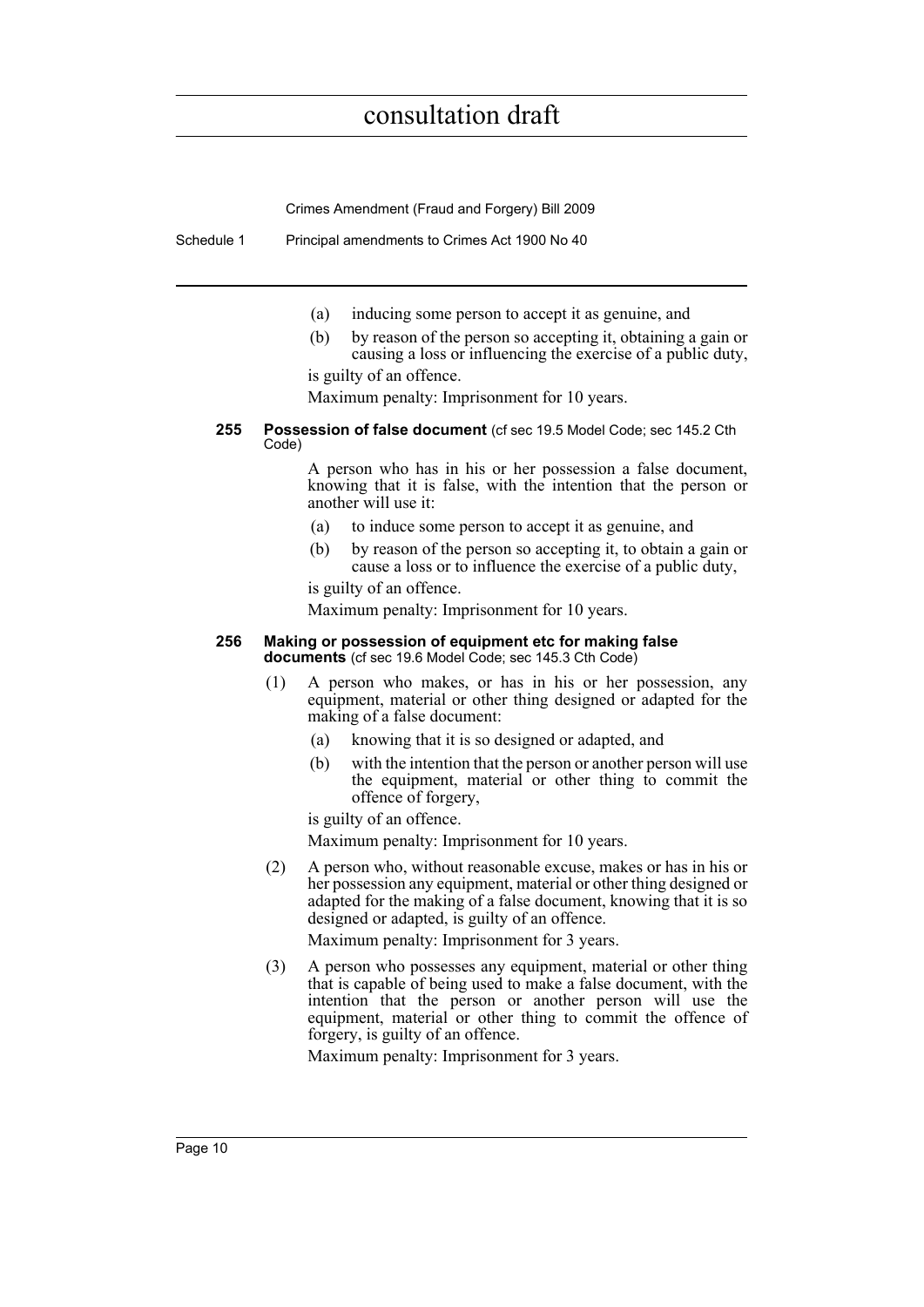Crimes Amendment (Fraud and Forgery) Bill 2009

Principal amendments to Crimes Act 1900 No 40 Schedule 1

- (4) This section applies in respect of any equipment, material or other thing that is designed or adapted for the purpose of making a false document whether or not it is also designed or adapted for another purpose.
- (5) This section applies to a person who intends to commit an offence even if committing the offence concerned is impossible or the offence concerned is to be committed at a later time.
- (6) It is not an offence to attempt to commit an offence against this section.

#### **257 False statement by officer of organisation** (cf sec 176 Crimes Act; sec 19.8 Model Code)

(1) An officer of an organisation who, with the intention of deceiving members or creditors of the organisation about its affairs, dishonestly publishes or concurs in publishing a document containing a statement or account that to his or her knowledge is or may be misleading, false or deceptive in a material particular is guilty of an offence.

Maximum penalty: Imprisonment for 5 years.

(2) In this section:

*creditor* of an organisation includes a person who has entered into a security for the benefit of the organisation.

*officer* of an organisation includes any member of the organisation who is concerned in its management and any person purporting to act as an officer of the organisation.

*organisation* means any body corporate or unincorporated association.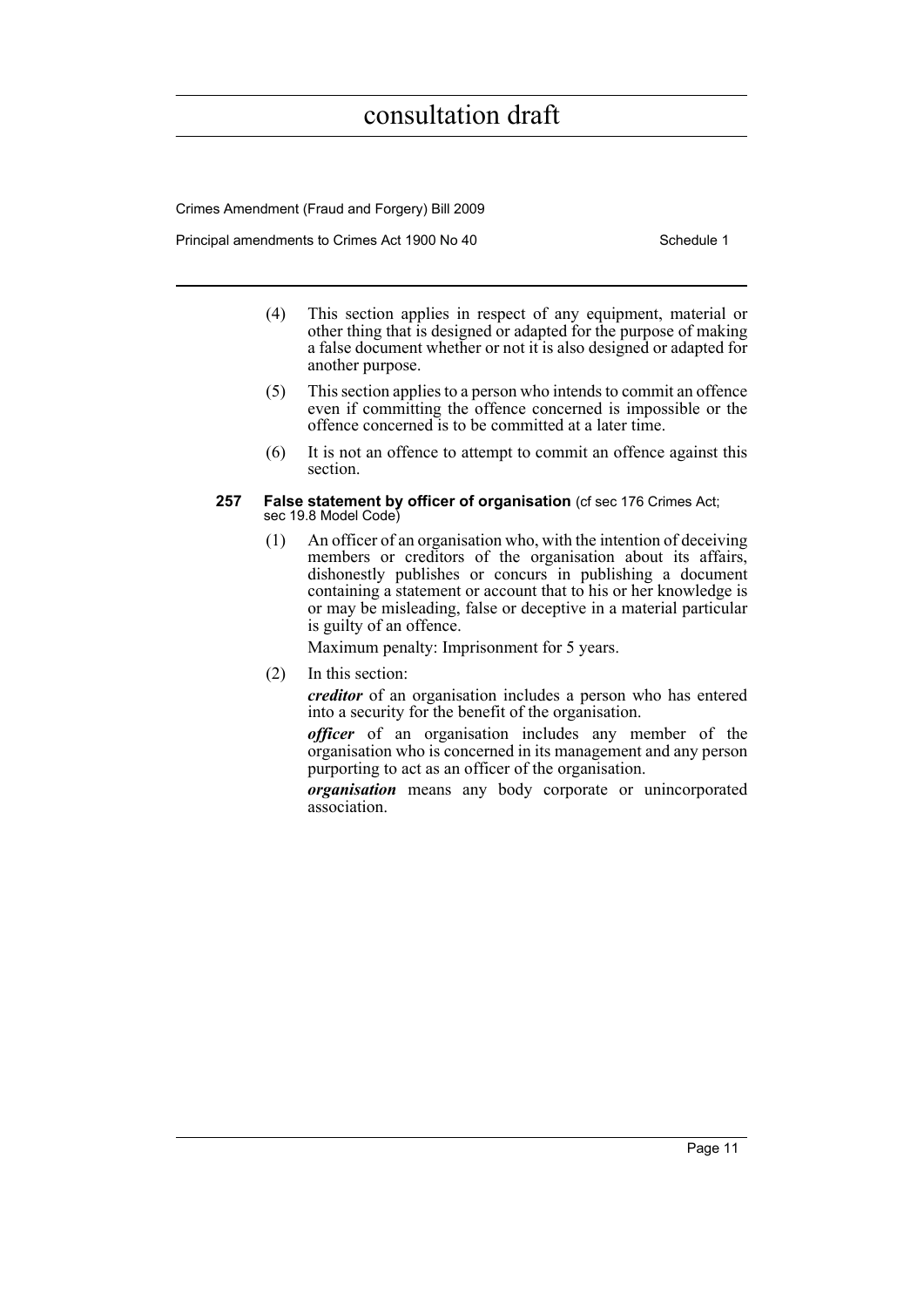Crimes Amendment (Fraud and Forgery) Bill 2009

Schedule 2 Consequential and other amendments to Crimes Act 1900 No 40

### <span id="page-15-0"></span>**Schedule 2 Consequential and other amendments to Crimes Act 1900 No 40**

**[1] Part 4, heading**

Omit the heading. Insert instead:

### **Part 4 Stealing and similar offences**

- **[2] Part 4, Division 1, heading** Omit the heading.
- **[3] Part 4, Division 1, Subdivisions 1–6 and 16, headings** Omit "**Subdivision**" wherever occurring. Insert instead "**Division**".
- **[4] Section 158 Destruction, falsification of accounts etc by clerk or servant** Omit the section.
- **[5] Sections 164–178**

Omit the sections (and the Subdivision in which they are contained).

**[6] Section 178A**

Omit the section (and the Subdivision in which it is contained).

**[7] Section 178B**

Omit the section (and the Subdivision in which it is contained).

**[8] Section 178BA**

Omit the section (and the Subdivision in which it is contained).

**[9] Section 178BB**

Omit the section (and the Subdivision in which it is contained).

**[10] Section 178C**

Omit the section (and the Subdivision in which it is contained).

### **[11] Sections 179–185**

Omit the sections (and the Subdivision in which they are contained).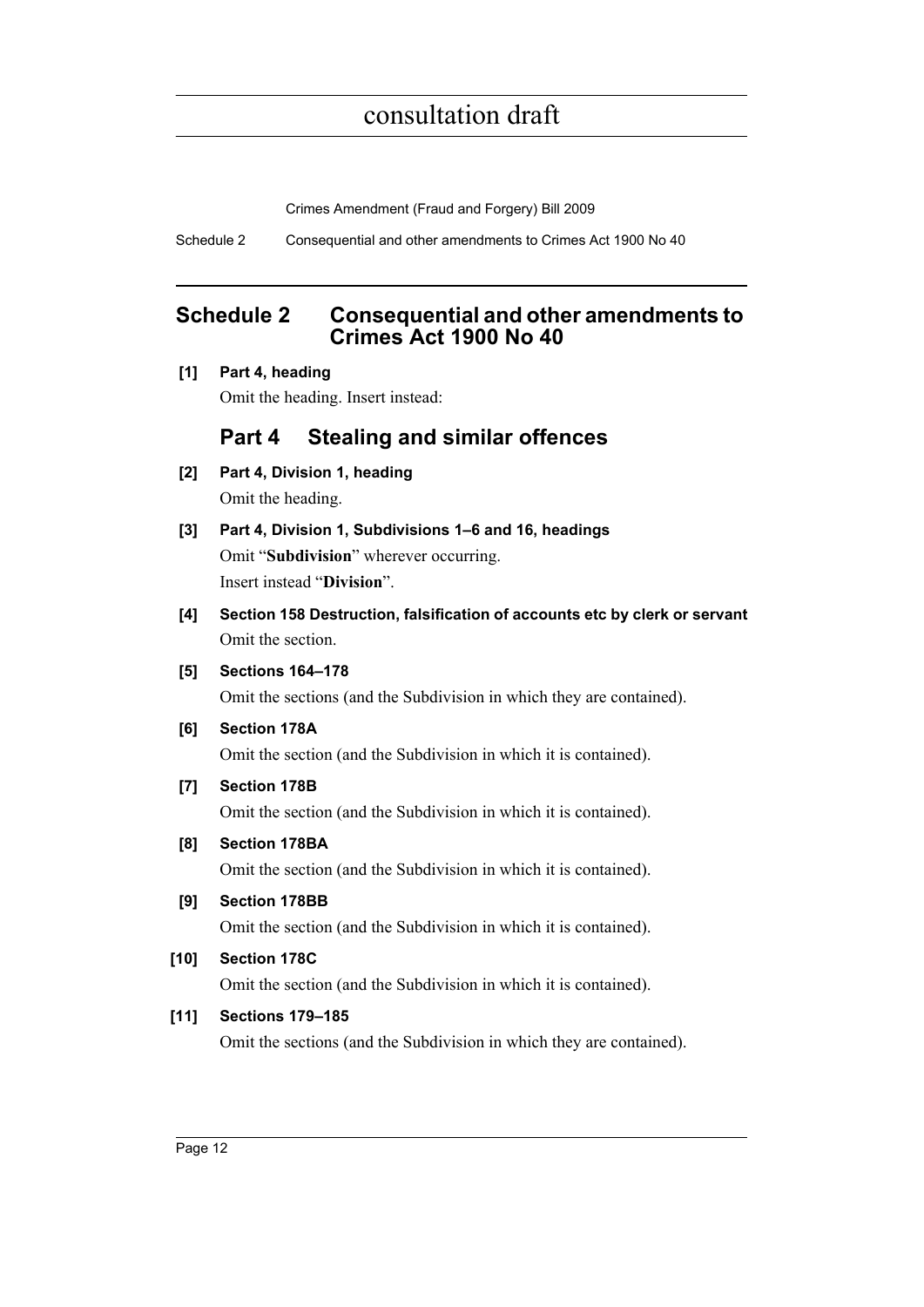Crimes Amendment (Fraud and Forgery) Bill 2009

Consequential and other amendments to Crimes Act 1900 No 40 Schedule 2

### **[12] Section 185A**

Omit the section (and the Subdivision in which it is contained).

- **[13] Section 186** Omit the section (and the Subdivision in which it is contained).
- **[14] Section 193** Renumber the section as section 192A.
- **[15] Part 4, Division 1A, heading** Omit the heading. Insert instead:

### **Part 4AB Money laundering**

**[16] Part 4, Division 2, heading**

Omit the heading. Insert instead:

### **Part 4AC Criminal destruction and damage**

- **[17] Part 4AC (as re-numbered by this Schedule), Subdivision headings** Omit "**Subdivision**" wherever occurring. Insert instead "**Division**".
- **[18] Part 4AA Offences relating to transport services** Omit the heading to the Part. Insert instead:

### **Part 4AD Offences relating to transport services**

- **[19] Section 527 Fraudulently appropriating or retaining property** Omit the section.
- **[20] Section 527A Obtaining money etc by wilfully false representation** Omit the section.
- **[21] Section 527B Framing a false invoice** Omit the section.
- **[22] Section 528 Advertising reward for return of stolen property** Omit the section.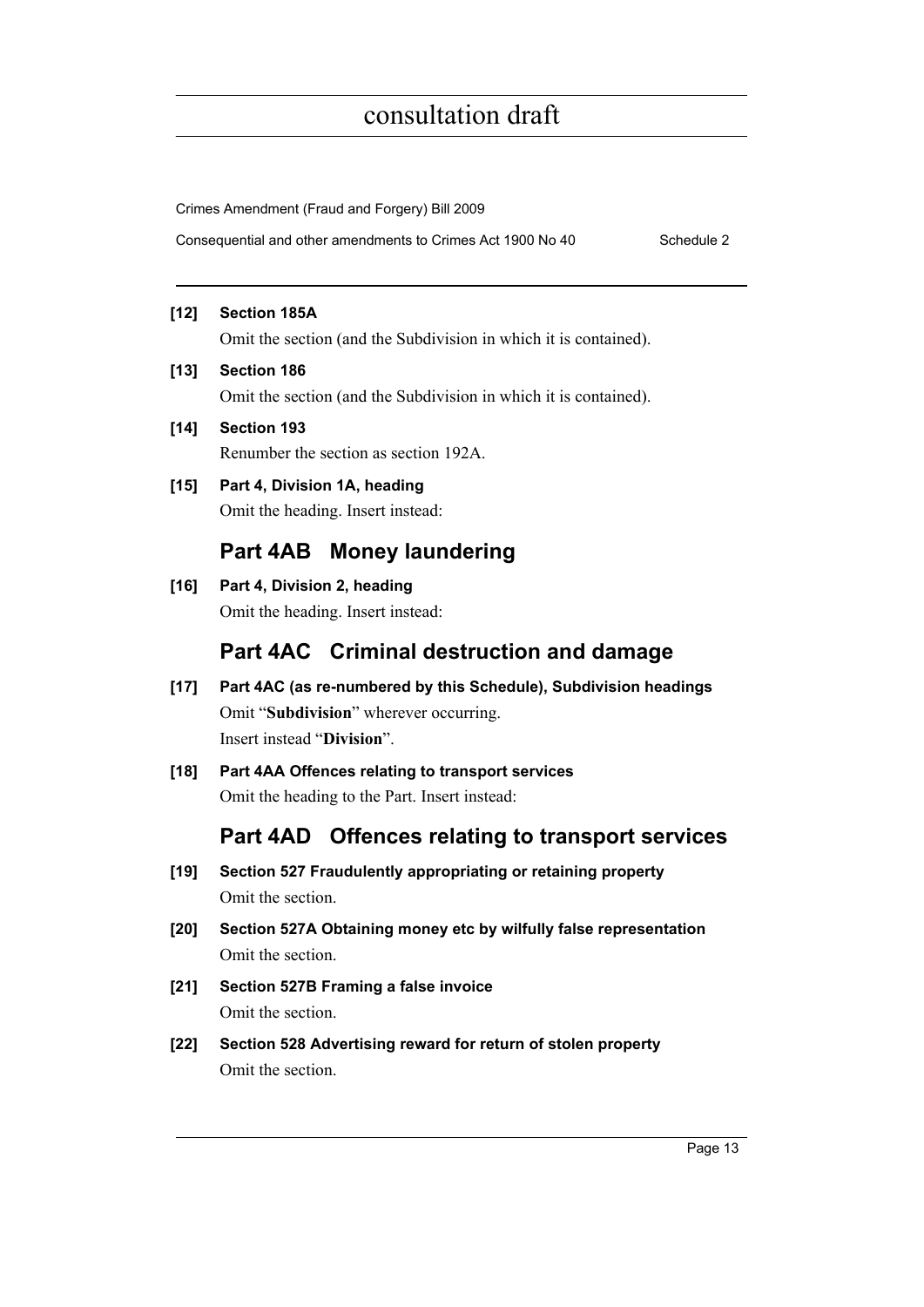Crimes Amendment (Fraud and Forgery) Bill 2009

Schedule 2 Consequential and other amendments to Crimes Act 1900 No 40

**[23] Section 545A Bogus advertisements**

Omit the section.

**[24] Section 547A False statement respecting births, deaths or marriages** Omit the section.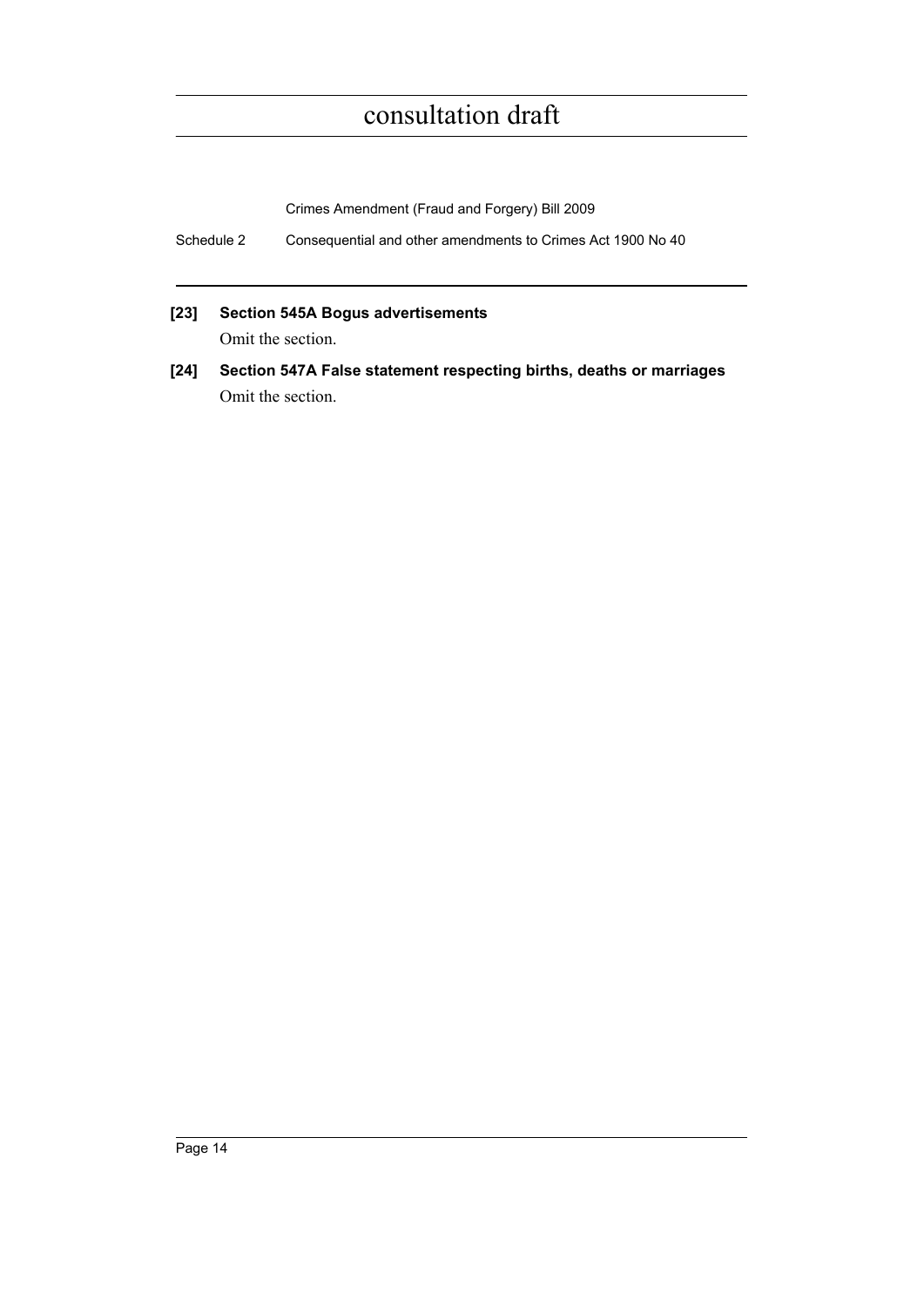Crimes Amendment (Fraud and Forgery) Bill 2009

Amendment of Criminal Procedure Act 1986 No 209

### <span id="page-18-0"></span>**Schedule 3 Amendment of Criminal Procedure Act 1986 No 209**

#### **[1] Section 309A**

Insert after section 309:

#### **309A Certificate may be issued to victim of identity crime**

- (1) The Local Court may issue a certificate under this section if satisfied, on the balance of probabilities, that:
	- (a) an identity fraud offence has been committed, and
	- (b) the certificate may assist with problems the offence has caused in relation to the victim's personal or business affairs.
- (2) For the purposes of this section, the *victim* of an identity fraud offence is any person whose identification information is the subject of the offence.
- (3) A certificate under this section is to:
	- (a) identify the victim of the offence, and
	- (b) describe the manner in which identification information relating to the victim was used to commit the offence.
- (4) The certificate may contain such other information as the Local Court considers appropriate.
- (5) The certificate is not to identify the perpetrator or any alleged perpetrator of the offence.
- (6) The Local Court may issue a certificate under this section whether or not:
	- (a) the perpetrator of the offence is identifiable, or
	- (b) any criminal proceedings have been or can be taken against a person in respect of the offence, or are pending.
- (7) The Local Court may issue a certificate under this section on the court's own initiative or on application by the victim of the offence.
- (8) The certificate is not admissible in any criminal proceedings in relation to the offence.
- (9) The powers conferred by this section on the Local Court may also be exercised by the Supreme Court or the District Court during any proceedings before that Court for the alleged identity fraud offence concerned or on the disposal of any such proceedings.